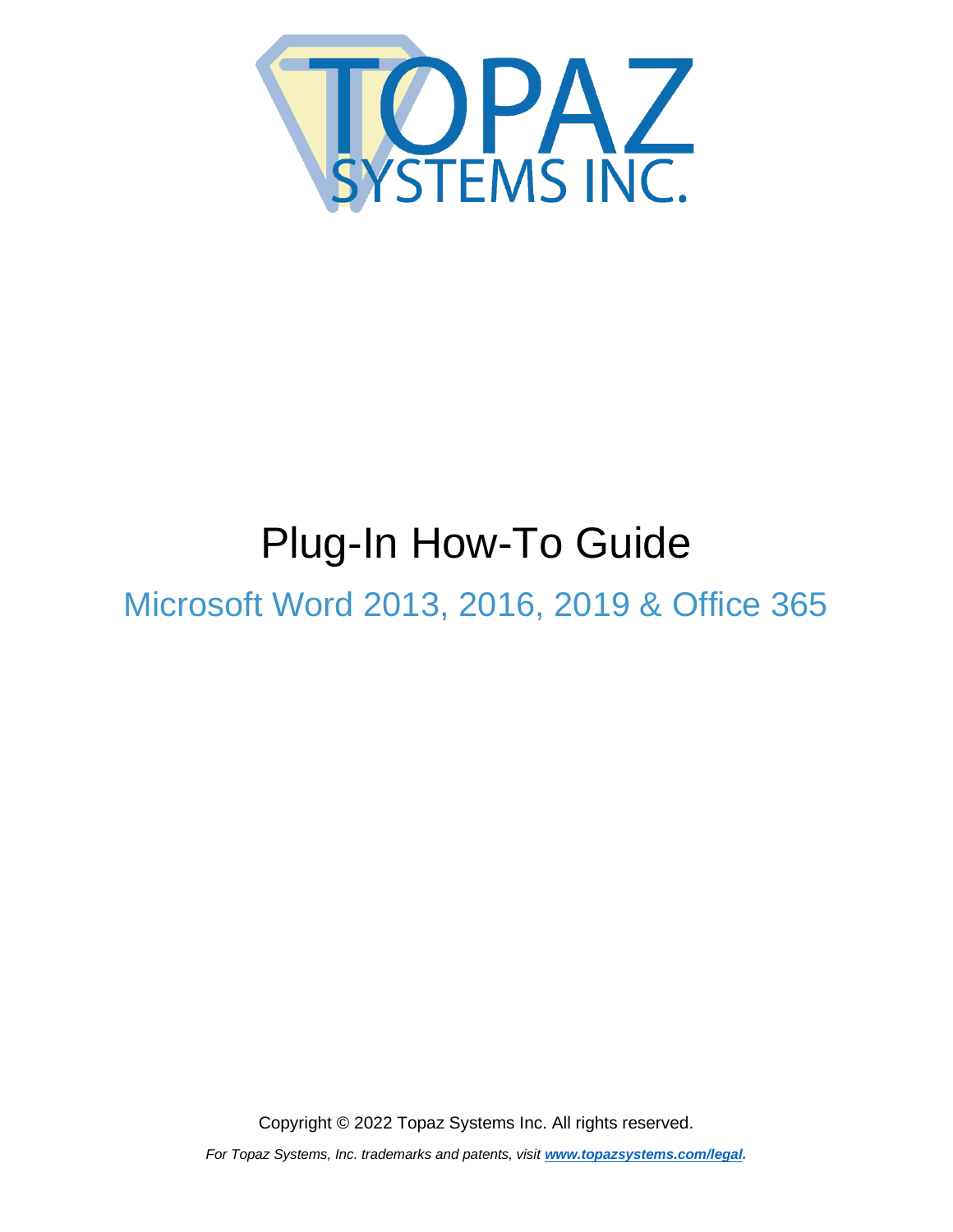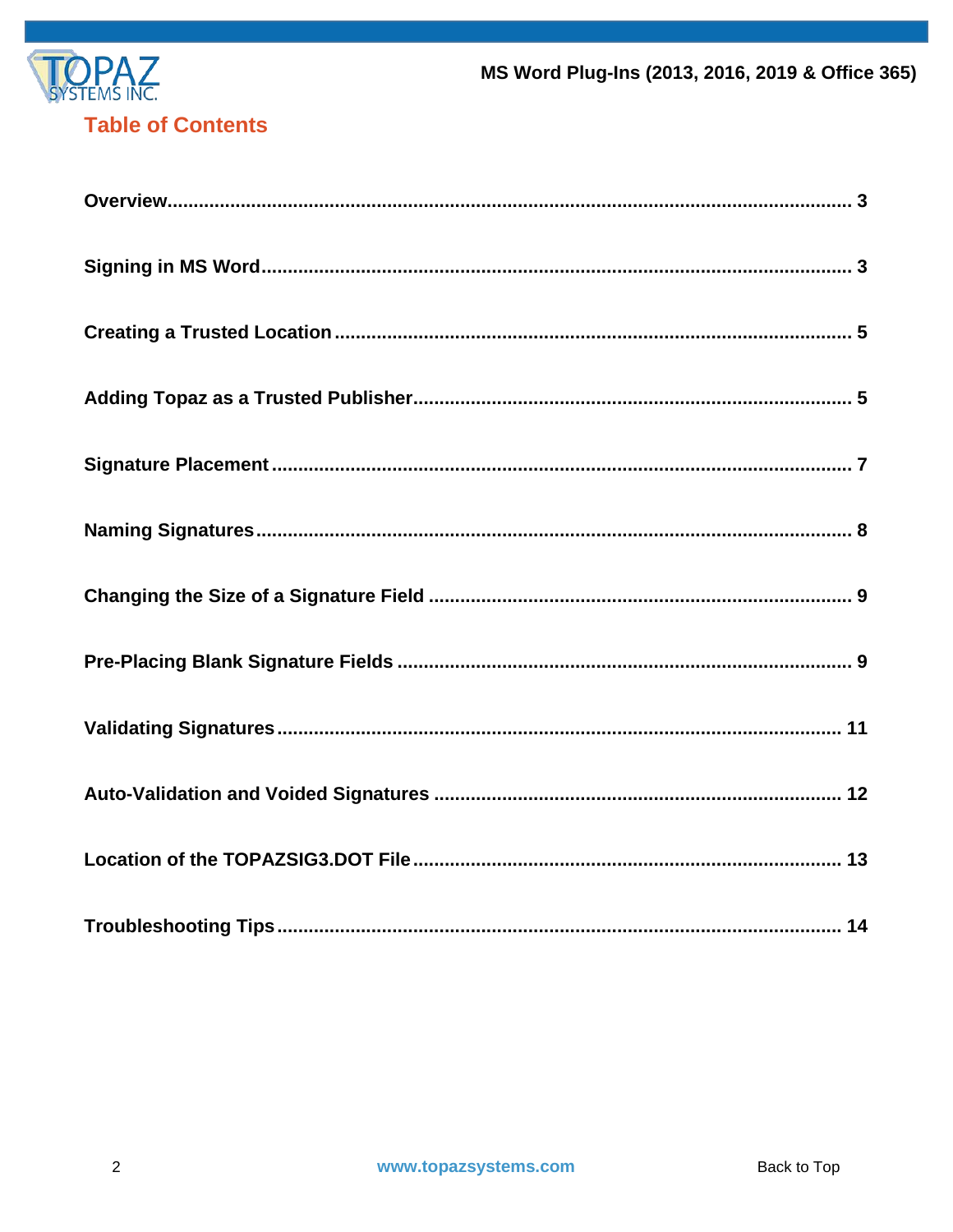

#### <span id="page-2-0"></span>**Overview**

The Topaz MS Office Plug-In software allows users to electronically capture a handwritten signature in a Microsoft Word document using a Topaz signature pad and pen. Each signature is embedded and bound to the text of the document. A change made to any part of the text of the document after signing, even something as minimal as hitting the spacebar or enter key, renders the signature invalid.

However, if the text is returned to the state it was in when the document was signed, the signature will be restored. Please note that form fields (such as dropdown menus, radio buttons, etc.) are excluded from the binding process.

**Note:** This Topaz Office plugin is designed for installed versions of MS Office only.

Please make sure you first install the current version of SigPlus: **[www.topazsystems.com/sigplusproactivex.html](http://www.topazsystems.com/sigplusproactivex.html)**. When using a 64-bit version of Office, please install the 64-bit version of SigPlus.

<span id="page-2-1"></span>Then, install the plug-in at: **[www.topazsystems.com/plugins.html](http://www.topazsystems.com/plugins.html)**.

# **Signing in MS Word**

Before you can sign, you must make sure that you are in "Print Layout". To accomplish this, go to the "View" tab on the toolbar and choose "Print Layout". Once your document is ready to be signed, click the "Add-Ins" toolbar and the pencil icon, "Topaz: Sign Doc".

| w∃<br>日                        | ゟ‐ぴ ゠ |        |        |             |            | Document1 - Word |               |      |         |
|--------------------------------|-------|--------|--------|-------------|------------|------------------|---------------|------|---------|
| FILE                           | HOME  | INSERT | DESIGN | PAGE LAYOUT | REFERENCES | MAILINGS         | <b>REVIEW</b> | VIEW | ADD-INS |
| $\ell \vee$<br>Custom Toolbars |       |        |        |             |            |                  |               |      |         |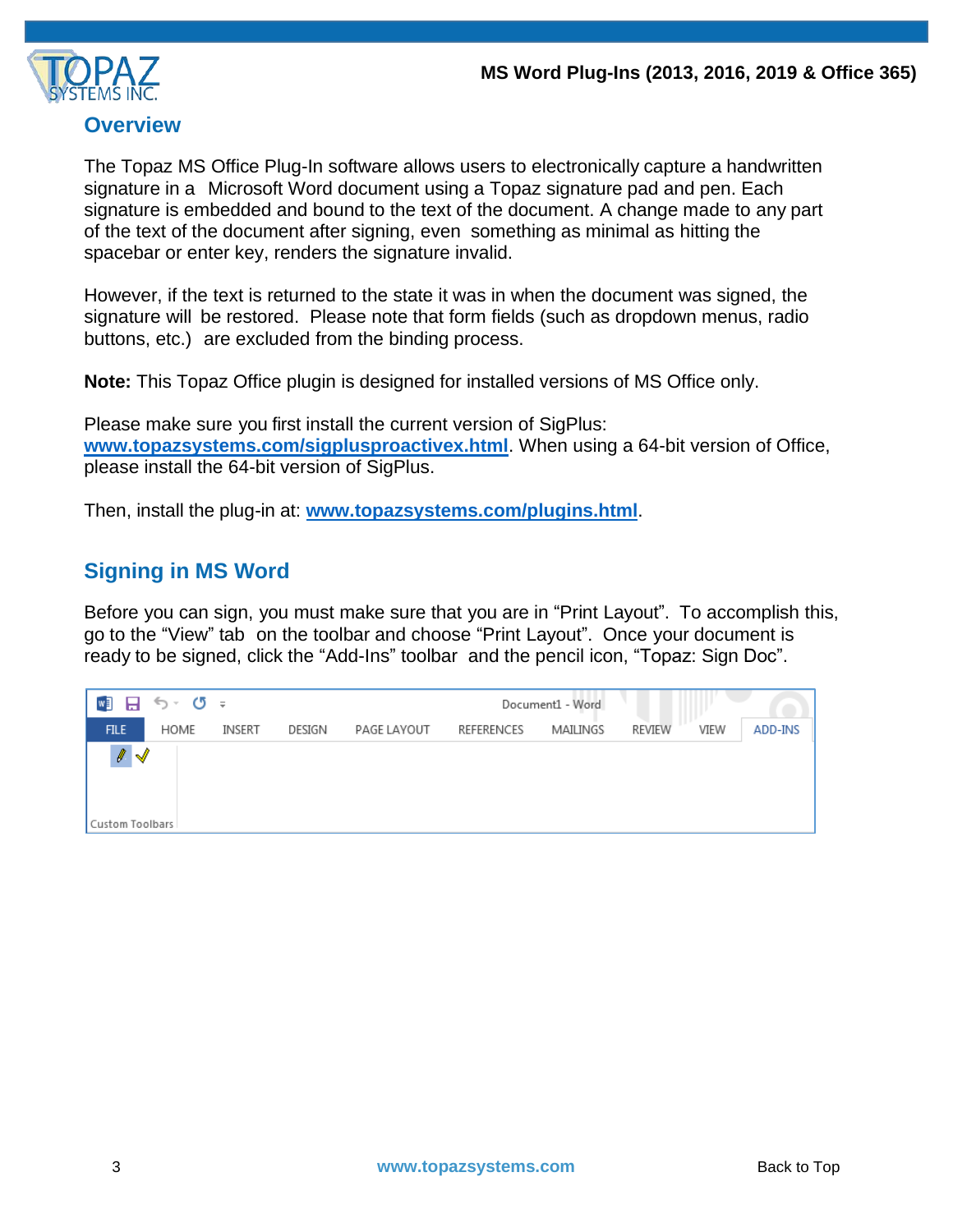

Note: If you don't see the "Add-Ins" tab, click on the "File" tab → "Options" → "Add-Ins". At the bottom of the window, change the dropdown to "Word Add-ins" and click "Go". In the window that appears, you should see "TopazSig3.dot" listed. Make sure it is checked.

| <b>Templates and Add-ins</b> |                                                                           |                                                    |            |   | 7      | × |
|------------------------------|---------------------------------------------------------------------------|----------------------------------------------------|------------|---|--------|---|
| Templates                    | XML Schema                                                                | XML Expansion Packs                                | Linked CSS |   |        |   |
| Document template            |                                                                           |                                                    |            |   |        |   |
| Normal                       |                                                                           |                                                    |            |   | Attach |   |
|                              | Automatically update document styles<br>Attach to all new e-mail messages |                                                    |            |   |        |   |
|                              | Global templates and add-ins                                              |                                                    |            |   |        |   |
|                              | Checked items are currently loaded.                                       |                                                    |            |   |        |   |
| VTopazSig3.dot               |                                                                           |                                                    |            | ۸ | Add    |   |
|                              |                                                                           |                                                    |            |   | Remove |   |
|                              |                                                                           | Full path: C:\\Root\Office16\STARTUP\TopazSig3.dot |            |   |        |   |
| Organizer                    |                                                                           |                                                    | OK         |   | Cancel |   |

The signing window will open once the "Sign Doc" icon under the "Add-Ins" tab is clicked.

| <b>Sign Document</b>                                  | $\mathbf{x}$              |
|-------------------------------------------------------|---------------------------|
|                                                       | Signature Select<br>New   |
| YOU ARE CREATING A NEW SIGNATURE BOX                  |                           |
| Clear<br>Cancel<br>Done                               | Delete<br>$\Box$ Initials |
| Type the name for this signature box here (optional): | $\nabla$ Stamp            |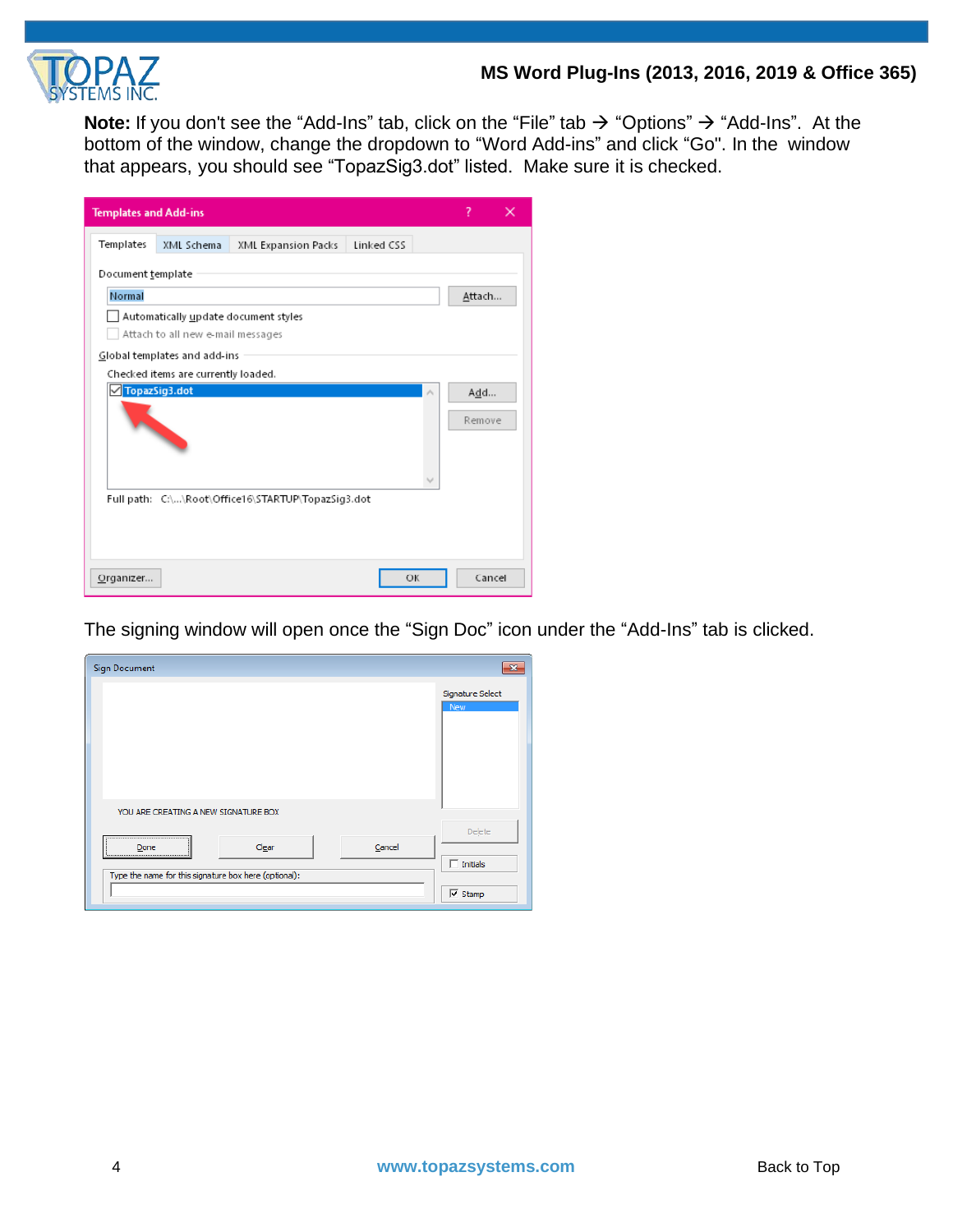

Once the signing window is open, there are several options a user can choose:

- The "Cancel" button will cancel the signature event.
- The "Clear" button will clear any signature in the signature window.
- The "Done" button will bind the signature to the document text (embed into document).
- The user can name the signature by using the specified field, "Type the name for the signature box here (optional)", located below the buttons.
- A time and date stamp can be included by checking the "Stamp" box in the lower righthand corner.
- <span id="page-4-0"></span>If the document requires initials instead of a signature, check the "Initials" box. This will place a smaller signature field in the document.

# **Creating a Trusted Location**

If an error message regarding Macro security arises when attempting to sign, a trusted location needs to be created in Word. To create a trusted location in Word 2013, 2016, and 2019, click on the "File" Tab  $\rightarrow$  "Options"  $\rightarrow$  "Trust Center"  $\rightarrow$  "Trust Center Settings" → "Trusted Locations" → "Add New Location" → "Browse". Navigate to "C" → "Program Files"  $\rightarrow$  "Microsoft Office"  $\rightarrow$  "Office15"  $\rightarrow$  "STARTUP". Click "OK".

Now the plug-in location is trusted and "Macro Security" needs to be changed. Click on the "File" tab  $\rightarrow$  "Options"  $\rightarrow$  "Trust Center"  $\rightarrow$  "Trust Center Settings"  $\rightarrow$  "Macro Settings". Select "Disable all macros except digitally signed macros", click "OK", and close Word.

# <span id="page-4-1"></span>**Adding Topaz as a Trusted Publisher**

To overcome the requirement to click-through "Enable Content" when Word is opened, setup Topaz Systems, Inc. as a trusted publisher in Word. Follow the steps below to do so:

1. Open a new Word document and click "Macros have been disabled" in the "Security Warning" bar at the top.

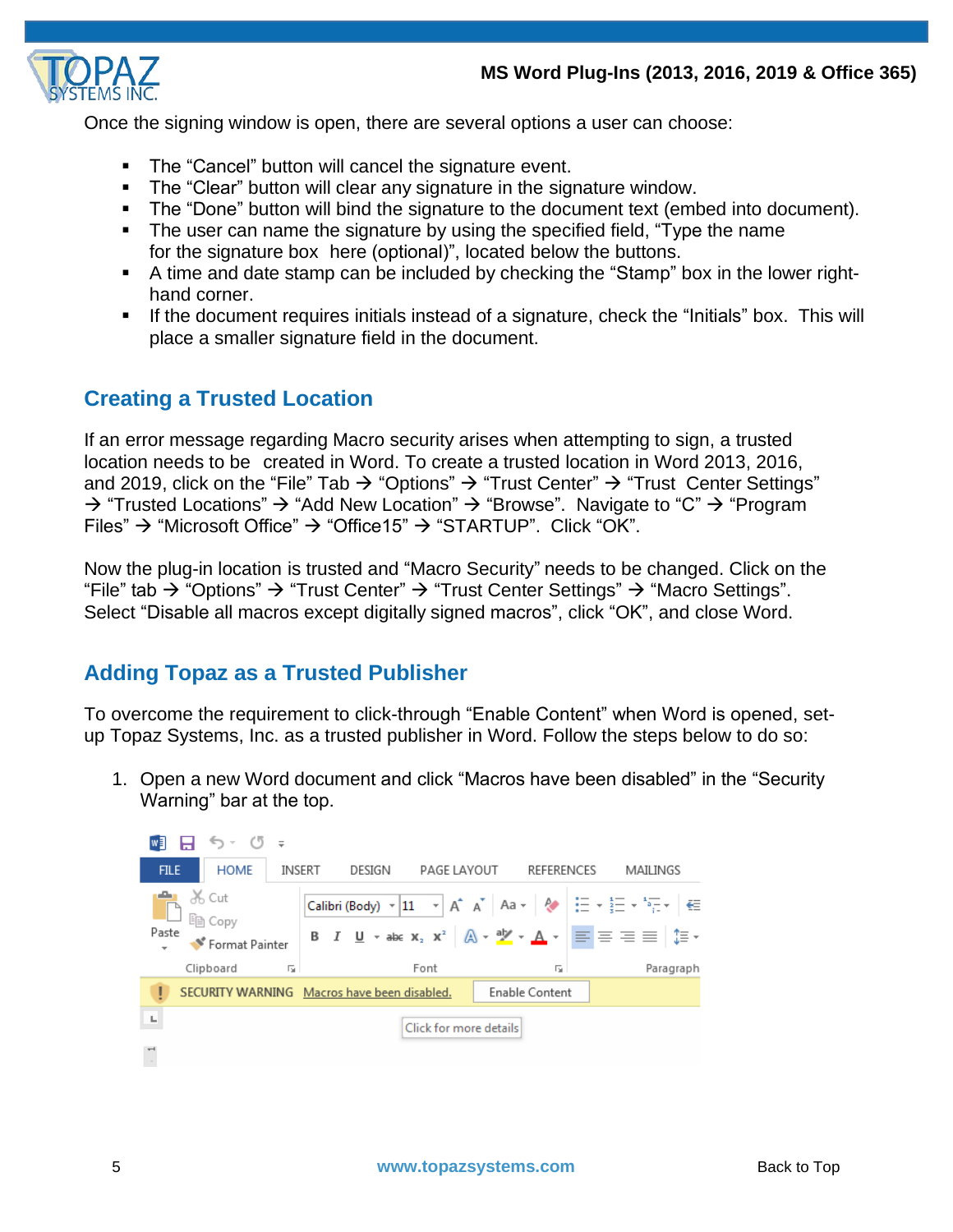

2. The "Info" window will appear. Click "Enable Contact"  $\rightarrow$  "Advanced Options".



3. In the window that appears, select "Trust all documents from this publisher".

| Microsoft Office Security Options                                                                                                                          |
|------------------------------------------------------------------------------------------------------------------------------------------------------------|
| <b>Security Alert - Macros</b>                                                                                                                             |
| <b>Macros</b>                                                                                                                                              |
| Macros have been disabled. Macros might contain viruses or other security<br>hazards. Do not enable this content unless you trust the source of this file. |
| Note: The digital signature is valid, but the signature is from a publisher whom<br>you have not yet chosen to trust.                                      |
| More information                                                                                                                                           |
| File Path: C:\ram Files\Microsoft Office 15\root\office15\STARTUP\TopazSig3.dot                                                                            |
| Signature                                                                                                                                                  |
| Signed by: Topaz Systems, Inc.                                                                                                                             |
| Certificate expiration: 1/17/2019                                                                                                                          |
| Certificate issued by: Symantec Class 3 SHA256 Code Signing CA                                                                                             |
| <b>Show Signature Details</b>                                                                                                                              |
| Help protect me from unknown content (recommended)                                                                                                         |
| Enable content for this session                                                                                                                            |
| • Trust all documents from this publisher                                                                                                                  |
| OK<br>Cancel<br>Open the Trust Center                                                                                                                      |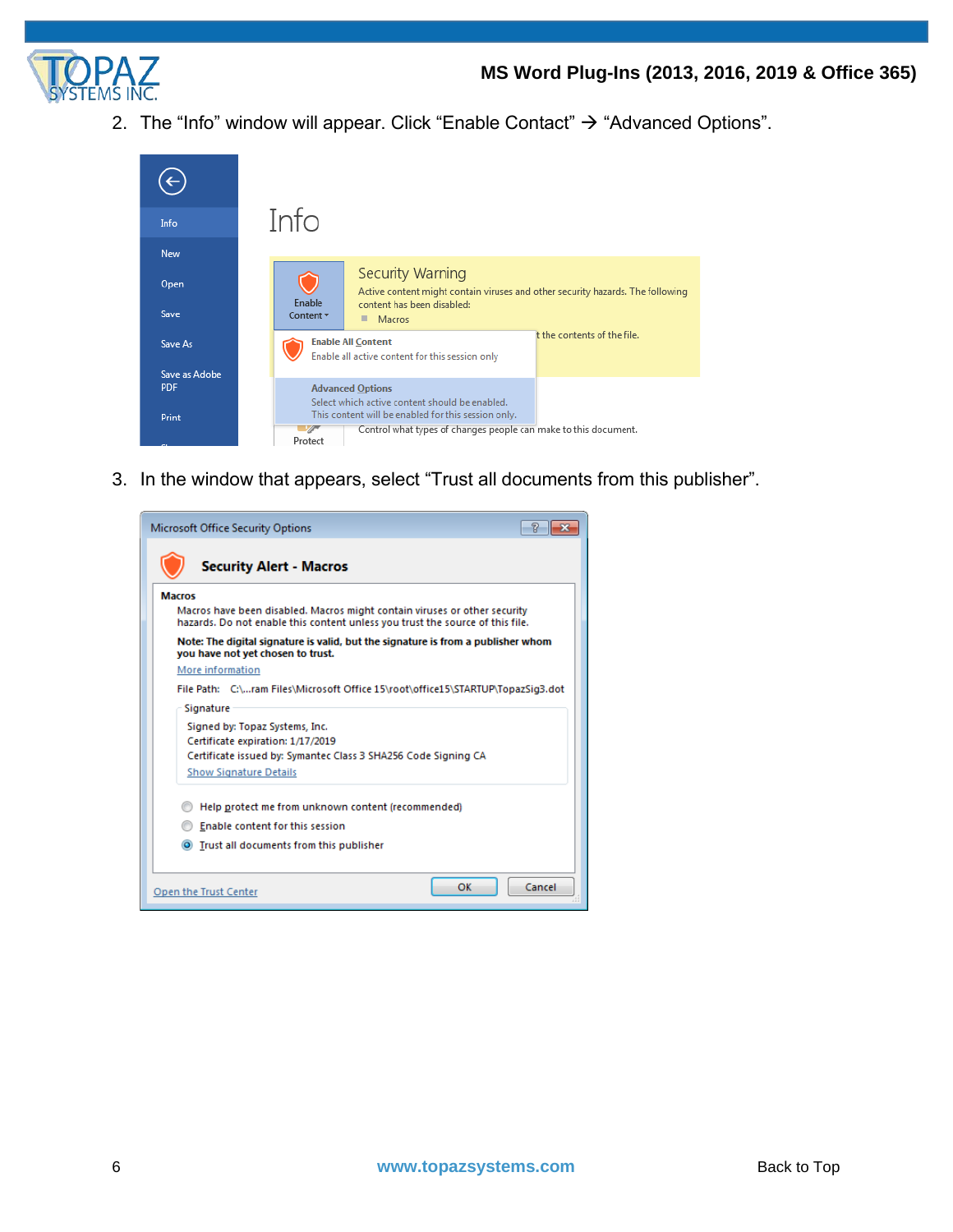

4. To ensure that Topaz Systems, Inc. has been added as a trusted publisher, check your list of Trusted Publishers. Click "File" → "Options" → "Trust Center" → "Trust Center Settings…" → "Trusted Publishers".

| <b>Trust Center</b>            |                           |                                          |                        | × |
|--------------------------------|---------------------------|------------------------------------------|------------------------|---|
| <b>Trusted Publishers</b>      | <b>Trusted Publishers</b> |                                          |                        |   |
| <b>Trusted Locations</b>       | Issued To $\overline{ }$  | <b>Issued By</b>                         | <b>Expiration Date</b> |   |
| <b>Trusted Documents</b>       | Topaz Systems, Inc.       | DigiCert SHA2 Assured ID Code Signing CA | 5/16/2024              |   |
| <b>Trusted Add-in Catalogs</b> |                           |                                          |                        |   |
| Add-ins                        |                           |                                          |                        |   |
| <b>ActiveX Settings</b>        |                           |                                          |                        |   |
| Macro Settings                 |                           | W                                        |                        |   |
| <b>Protected View</b>          |                           |                                          |                        |   |
| Message Bar                    |                           |                                          |                        |   |

# <span id="page-6-0"></span>**Signature Placement**

When signing in MS Word, the signature's bottom-left edge will be placed at the cursor location. The signature's height is automatically sized based on the amount of space above the cursor before any text is reached. The plug-in sizes a signature using its baseline as a reference, rather than its top edge. If the cursor is immediately beneath a line of text, the plug-in will adjust its size to fit from the cursor up to the text above - only one line - rather than using any available space below the cursor. To ensure that your signatures are displayed at the proper size, make sure that you leave enough space between the cursor and any page items appearing above it before signing.

Signatures can be a maximum size of 0.7 of an inch height and 3.5 inches in width.

Before signing, the cursor is placed sufficiently below the last line of text, leaving room to create a signature field.

| w∃                               | ち・ ぴ 。                        |        |                    |             |               | Document1 - Word |                                                                                                                                                                                                                              |         |
|----------------------------------|-------------------------------|--------|--------------------|-------------|---------------|------------------|------------------------------------------------------------------------------------------------------------------------------------------------------------------------------------------------------------------------------|---------|
| <b>FILE</b>                      | HOME                          | INSERT | DESIGN             | PAGE LAYOUT | REFERENCES    | MAILINGS         | REVIEW<br>VIEW                                                                                                                                                                                                               | ADD-INS |
| $\prime\sqrt$<br>Custom Toolbars |                               |        |                    |             |               |                  |                                                                                                                                                                                                                              |         |
| $\mathbf{L}_1$                   | $1$ , and the set of $\times$ |        |                    |             |               |                  | . The main constant of the set of the set $2$ , we can prove the $3$ -to-set of the set $4$ -to-set of the set of the set of the set of the set of the set of the set of the set of the set of the set of the set of the set |         |
|                                  |                               |        | Here is some text. |             |               |                  |                                                                                                                                                                                                                              |         |
|                                  |                               |        |                    |             | <b>Cursor</b> |                  |                                                                                                                                                                                                                              |         |

Each signature can be positioned by moving the cursor to the desired place in the document and going through the signing procedure above.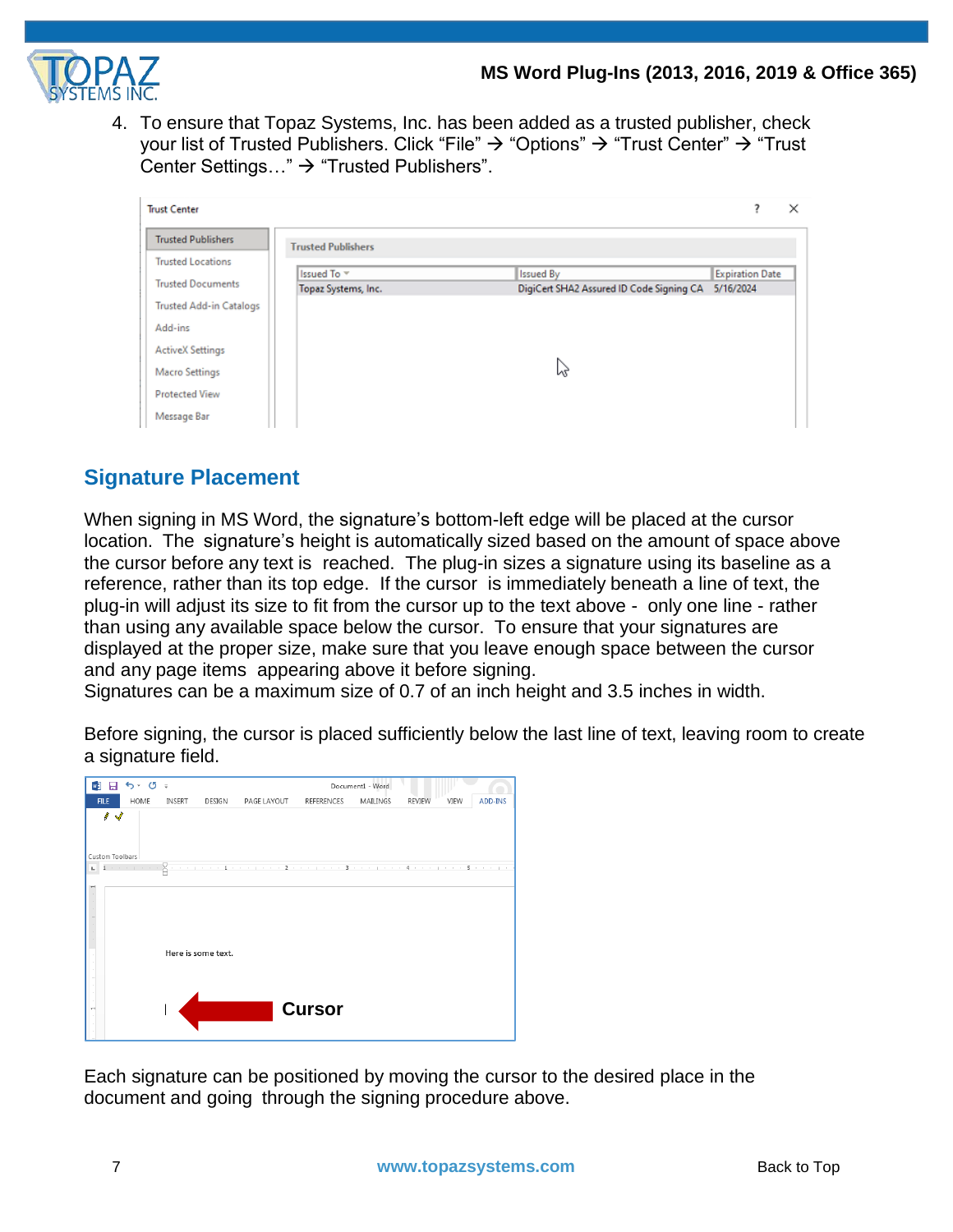

Be sure to plan for the placement of your signature and create enough space to facilitate all necessary signatures before the signing process is initiated.

*Note: pressing the "Space Bar" or the "Enter Key" after signing will result in the invalidation of any previously signed signature fields.*

# <span id="page-7-0"></span>**Naming Signatures**

The "Signature Select" box will list all the signatures already embedded in your document. The names listed in this box will correspond to the name of a particular signature. If no name was entered during signing, a default listing of SigPlus1, SigPlus2, etc. will be displayed. Each signature's name can also be found in the top right corner of each signature field.

EA Smith

When you highlight a particular signature's name in the "Signature Select" box, you may delete the signature by clicking the "Delete" button or make a new signature by signing again and clicking "Done". Highlighting "New" in the "Signature Select" box will create a new signature. If a user is unsure whether they are creating a new signature field or signing a currently existing one, there is a message below the signature window that indicates the function being performed.

| <b>Sign Document</b>                                  | x                                           |
|-------------------------------------------------------|---------------------------------------------|
|                                                       | Signature Select<br>New                     |
| YOU ARE CREATING A NEW SIGNATURE BOX                  |                                             |
| Cancel<br>Clear<br>Done                               | Delete<br>$\overline{\phantom{a}}$ Initials |
| Type the name for this signature box here (optional): | $\nabla$ Stamp                              |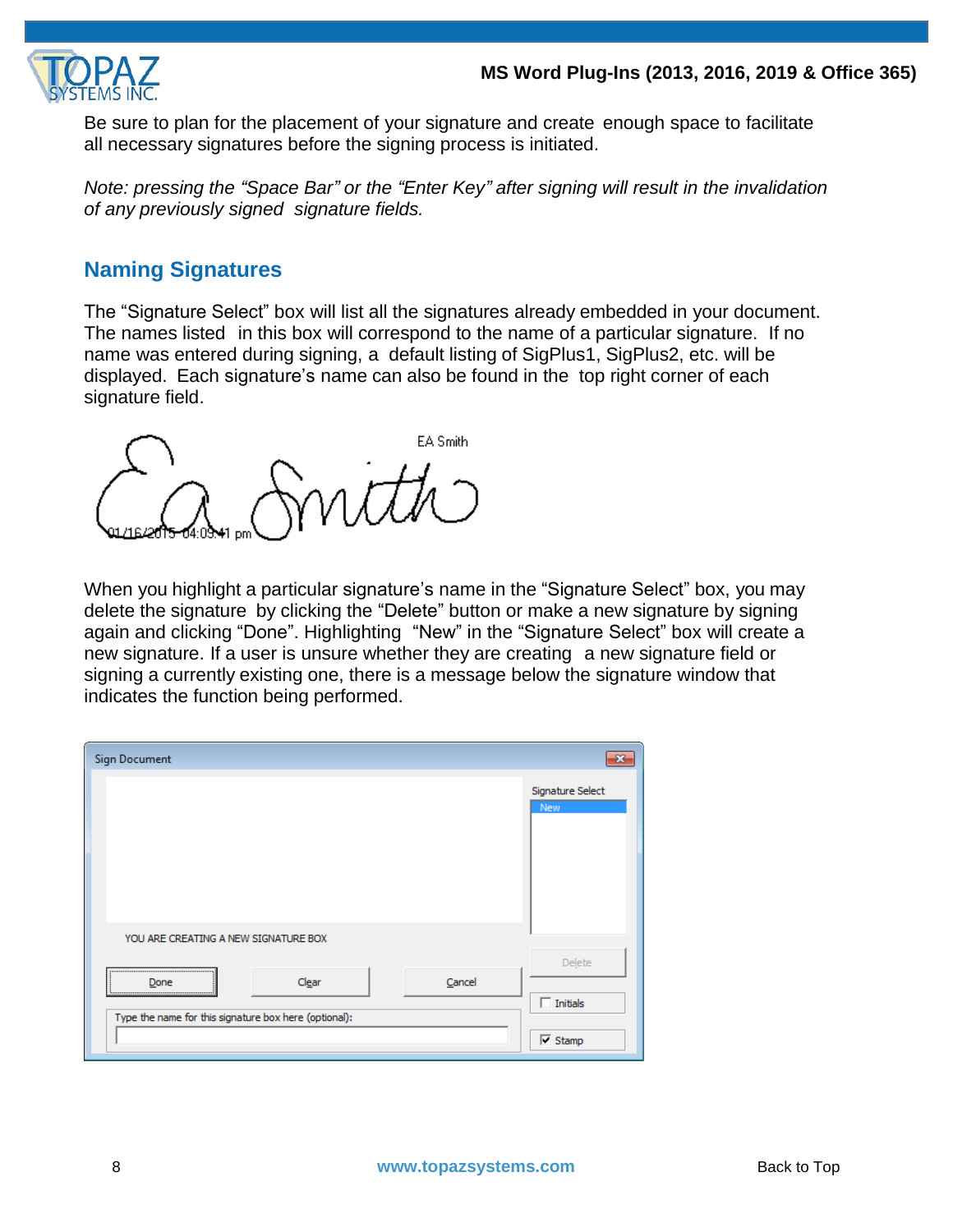

# <span id="page-8-0"></span>**Changing the Size of a Signature Field**

"Design Mode", found under the "Developer" tab, is a useful tool that can alter the size and location of a signature field, blank or otherwise, to better fit the user's needs. To access "Design Mode", click on the "Developer" tab at the top of the screen. If the "Developer" tab cannot be found along the Ribbon, click on the "File" tab  $\rightarrow$  "Options"  $\rightarrow$  "Customize Ribbon". Select "Main Tabs" from the drop-down menu on the left side of the window under "Customize the Ribbon". You should see "Developer" listed. Make sure that it is checked and click "OK".

After you have completely exited the options window, "Developer" should appear as a tab at the top of the screen. In the "Developer" tab, click the "Design Mode" icon to activate "Design Mode".

In "Design Mode", you can now click on the signature field to position and size it. Holding the "Alt" key while performing this will allow for fine-tuning. When finished, make sure to deactivate "Design Mode" by clicking on the "Design Mode" icon.

# <span id="page-8-1"></span>**Pre-Placing Blank Signature Fields**

A user can also pre-place a blank signature field into a Word document by following these steps:

Place the cursor in the general location of the desired signature position.

Click the "Sign Doc" button, to open the "Sign Document" window. If desired, the user can name the signature and enable/disable the time stamp at this time as well. Click the "Done" button without signing and a blank signature field will be embedded in the document.

| w∃<br>ы                   | ち‐ ぴ ÷                 |        |                        |                                                                                                                                                           |            | Document1 - Word |                       |         |
|---------------------------|------------------------|--------|------------------------|-----------------------------------------------------------------------------------------------------------------------------------------------------------|------------|------------------|-----------------------|---------|
| <b>FILE</b>               | HOME                   | INSERT | DESIGN                 | PAGE LAYOUT                                                                                                                                               | REFERENCES | MAILINGS         | <b>REVIEW</b><br>VIEW | ADD-INS |
| ∥<br>√<br>Custom Toolbars |                        |        |                        |                                                                                                                                                           |            |                  |                       |         |
| L                         | and the most control X |        |                        | where the problem is $\mathbf 1$ , the contribution of $\mathbf 2$ , the contribution of $\mathbf 3$ , the contribution of $\mathbf 4$ , the contribution |            |                  |                       |         |
|                           |                        |        | Here is some text.     |                                                                                                                                                           | EA Smith   |                  |                       |         |
|                           |                        |        | 01/16/2015 04:13:11 pm |                                                                                                                                                           |            |                  |                       |         |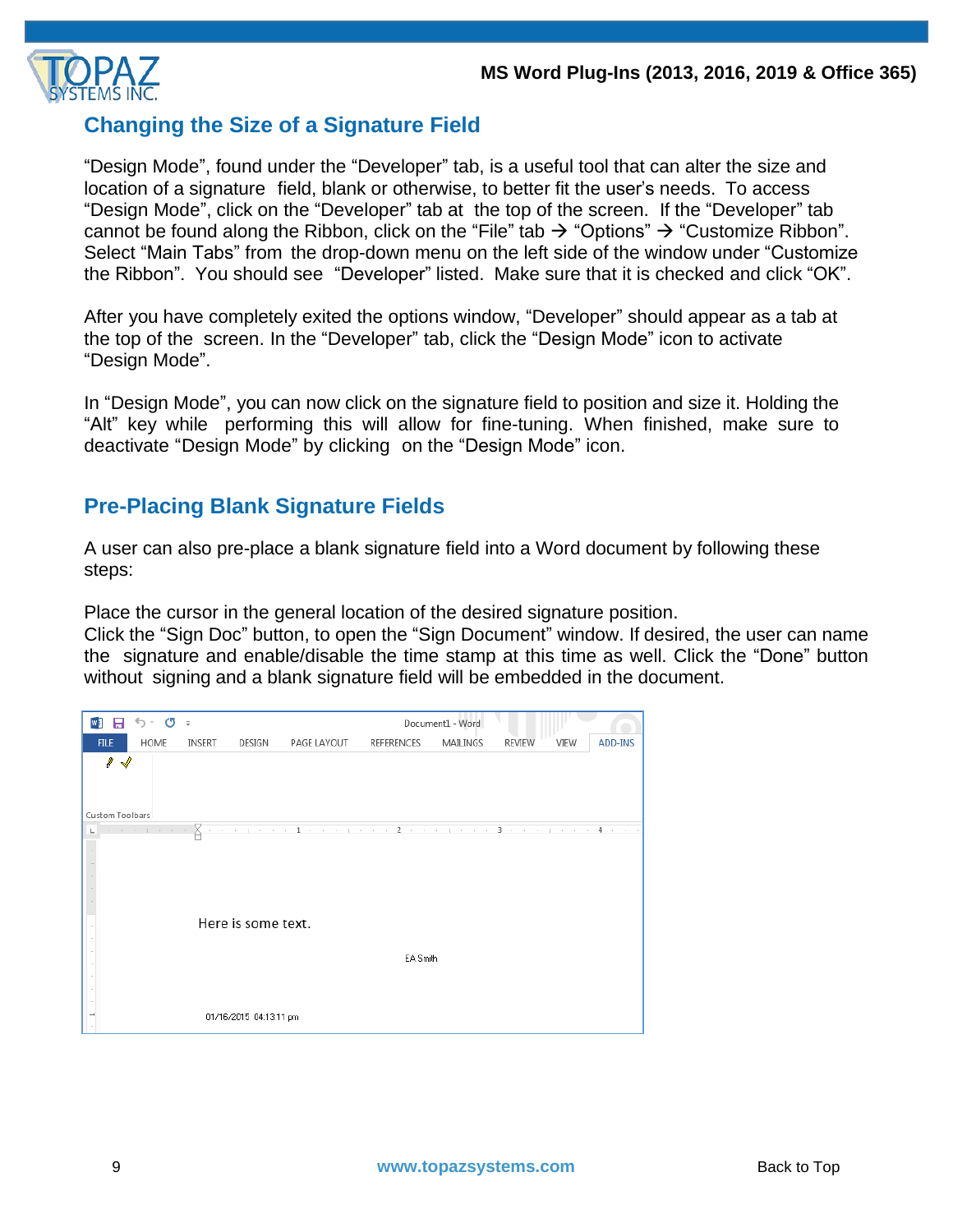

To sign a blank signature field, click the "Sign Doc" icon. On the right-hand side of the "Sign Document" window, you will find the "Signature Select" box. Choose the blank signature field that you want to sign. Once chosen, sign and click "Done".

|                                                                          |      |               |                        |                                                                                                                            |                   | Document1 - Word |               |                                                   |                         |
|--------------------------------------------------------------------------|------|---------------|------------------------|----------------------------------------------------------------------------------------------------------------------------|-------------------|------------------|---------------|---------------------------------------------------|-------------------------|
| <b>FILE</b>                                                              | HOME | <b>INSERT</b> | DESIGN                 | PAGE LAYOUT                                                                                                                | <b>REFERENCES</b> | MAILINGS         | <b>REVIEW</b> | VIEW                                              | ADD-INS                 |
| $\prime\,$<br>Custom Toolbars                                            |      |               |                        |                                                                                                                            |                   |                  |               |                                                   |                         |
| L.                                                                       | 1    |               |                        | $\overline{\chi}$ , and provide the company of $z$ , and provide $z$ , and provide $4$ , and provide $s$ , and provide $z$ |                   |                  |               |                                                   |                         |
|                                                                          |      |               | Here is some text.     |                                                                                                                            | EA Smith          |                  |               |                                                   |                         |
| $\label{eq:1}$                                                           |      |               |                        |                                                                                                                            |                   |                  |               |                                                   |                         |
| $\cdot$<br>$\sim$                                                        |      |               | 01/16/2015 04:13:11 pm |                                                                                                                            |                   |                  |               |                                                   |                         |
| $\sim$                                                                   |      |               | <b>Sign Document</b>   |                                                                                                                            |                   |                  |               |                                                   | $\overline{\mathbf{x}}$ |
| $\overline{\phantom{a}}$<br>$\sim$<br>$\overline{\phantom{a}}$<br>$\sim$ |      |               |                        |                                                                                                                            | mit               |                  |               | Signature Select<br><b>New</b><br><b>EA Smith</b> |                         |
|                                                                          |      |               |                        | YOU ARE CHANGING AN EXISTING SIGNATURE BOX                                                                                 |                   |                  |               |                                                   |                         |
| ٠<br>÷                                                                   |      |               | Done                   | Type the name for this signature box here (optional):                                                                      | Clear             |                  | Cancel        | $\Box$ Initials                                   | Delete                  |
|                                                                          |      |               |                        |                                                                                                                            |                   |                  |               | $\nabla$ Stamp                                    |                         |

The signature will be placed in the corresponding blank signature field.

Here is some text. EA Smith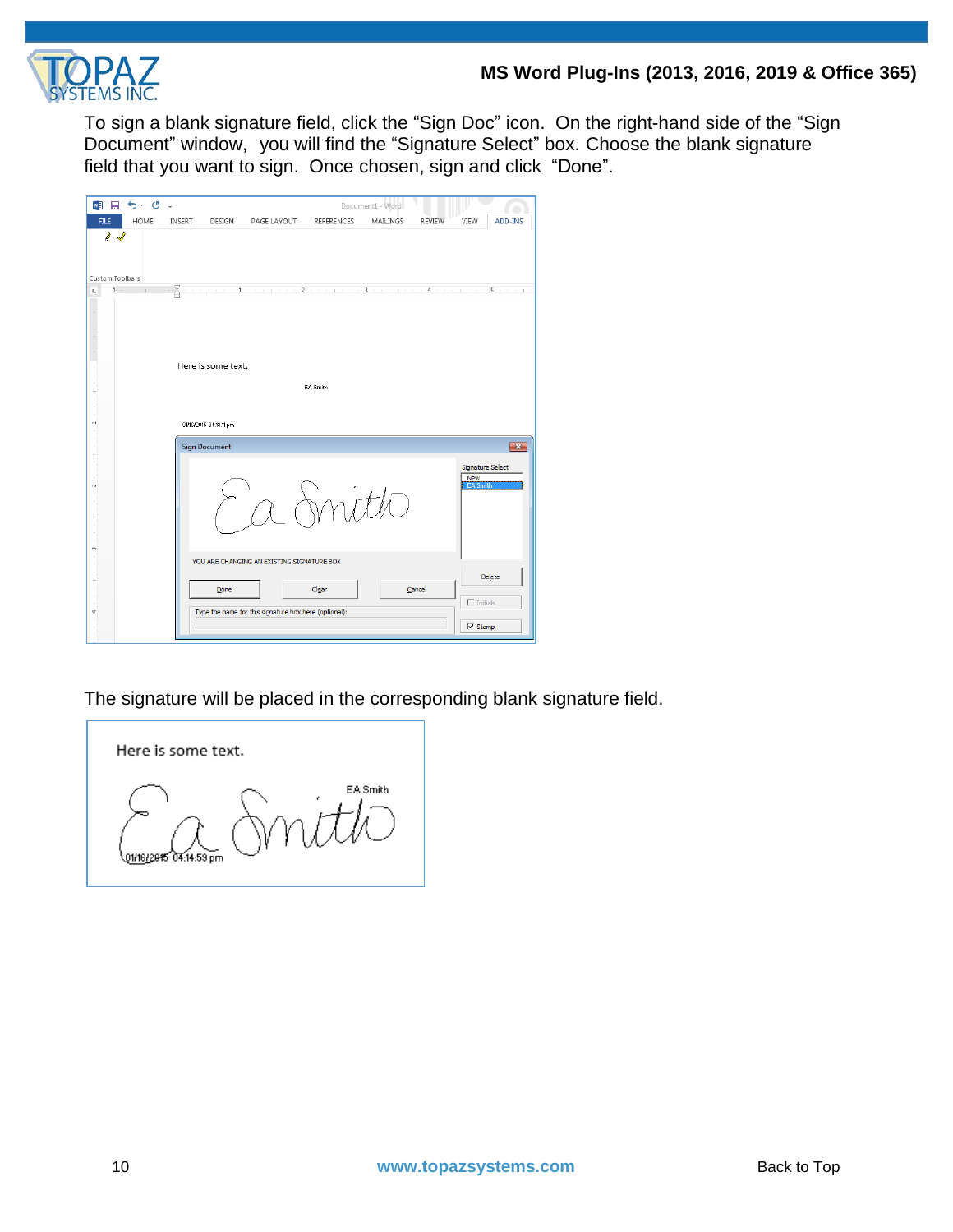

The benefits of pre-placed blank signature fields include:

- 1. Consistent placement and size of signatures.
- 2. Ease of use as signature placement is independent of cursor position.
- 3. Dramatic reduction in time needed for signing process.

# <span id="page-10-0"></span>**Validating Signatures**

The "Validate Sig" button, located next to the "Sign Doc" button and denoted by a checkmark icon, will check the validity of each signature in the document.



If changes have been made to the textual contents of a document after signing has taken place, the signature(s) will be rendered invalid and appear to be blank. *NOTE: Notice the change in text has resulted in an invalid (blank) signature. Neither the signature, nor the signature field is visible in the document.*

| Here is text. | <b>Blank Signatures</b>     |  |
|---------------|-----------------------------|--|
|               | There is 1 blank signature. |  |
|               | Document Receipt = e1a7f923 |  |
|               | <br>:                       |  |
|               |                             |  |

If a signature is invalid, it should be possible to by returning the document to the state it was in when signed and click "Validate Sig" again.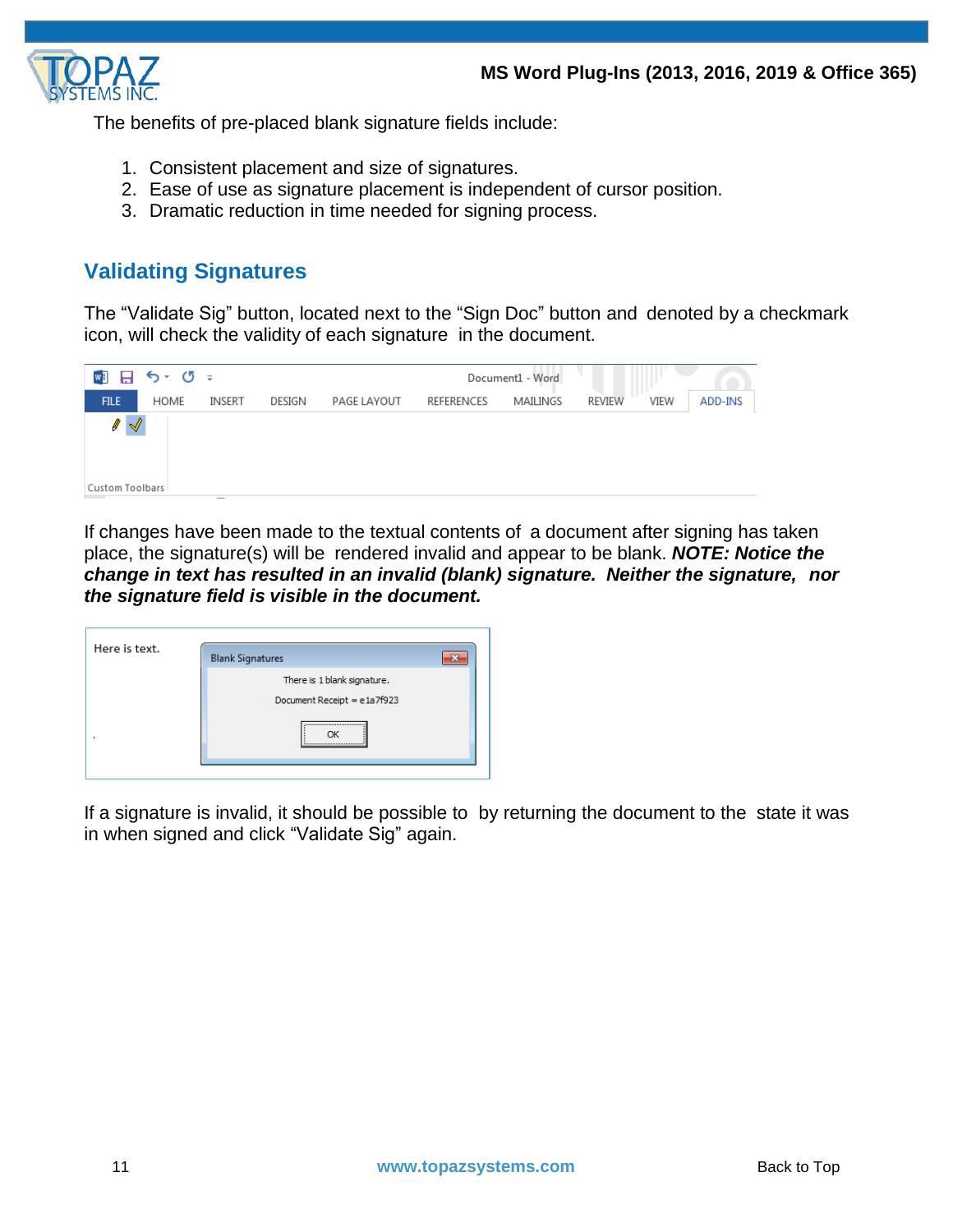

*NOTE: The text has been restored to its original state. The signature has returned and is once again considered valid.*

| Here is some text.                             |
|------------------------------------------------|
| EA Smith<br>01/16/2015 04:14:59 pm             |
| All Signatures Valid                           |
| 1 Signature Valid, Document Receipt = e729dd95 |
| <br>:                                          |

Any change to the document can render a signature invalid, even a change as small as adding a space after a sentence. The "Validate Sig" button can be clicked at any time while the document is open and should be clicked any time the user wants to know the status of the signature(s).

Any of the following events will trigger signature validation:

- 1. Pressing the "Validate Sig" button
- 2. Closing a document
- 3. Saving a document
- 4. Opening a document
- 5. Printing a document

# <span id="page-11-0"></span>**Auto-Validation and Voided Signatures**

Auto-validation is a process performed by the plug-in when a document is opened. If multiple instances of Word are open, auto-validation does not occur, leaving any signatures within the document invalid. Also, if you open a Word document through a third-party document management system, you will need to press the "Validate Sig" button to run the validation. To manually validate the signatures, go to the "Add-ins" tab and click the "Validate Sig" icon. A message will appear in Word, stating that the signature is either valid or invalid. If the signature is valid, it will be restored to the document.

If the signature is invalid, a change was made to the document. The signature will not be valid until the document has been restored to its original state.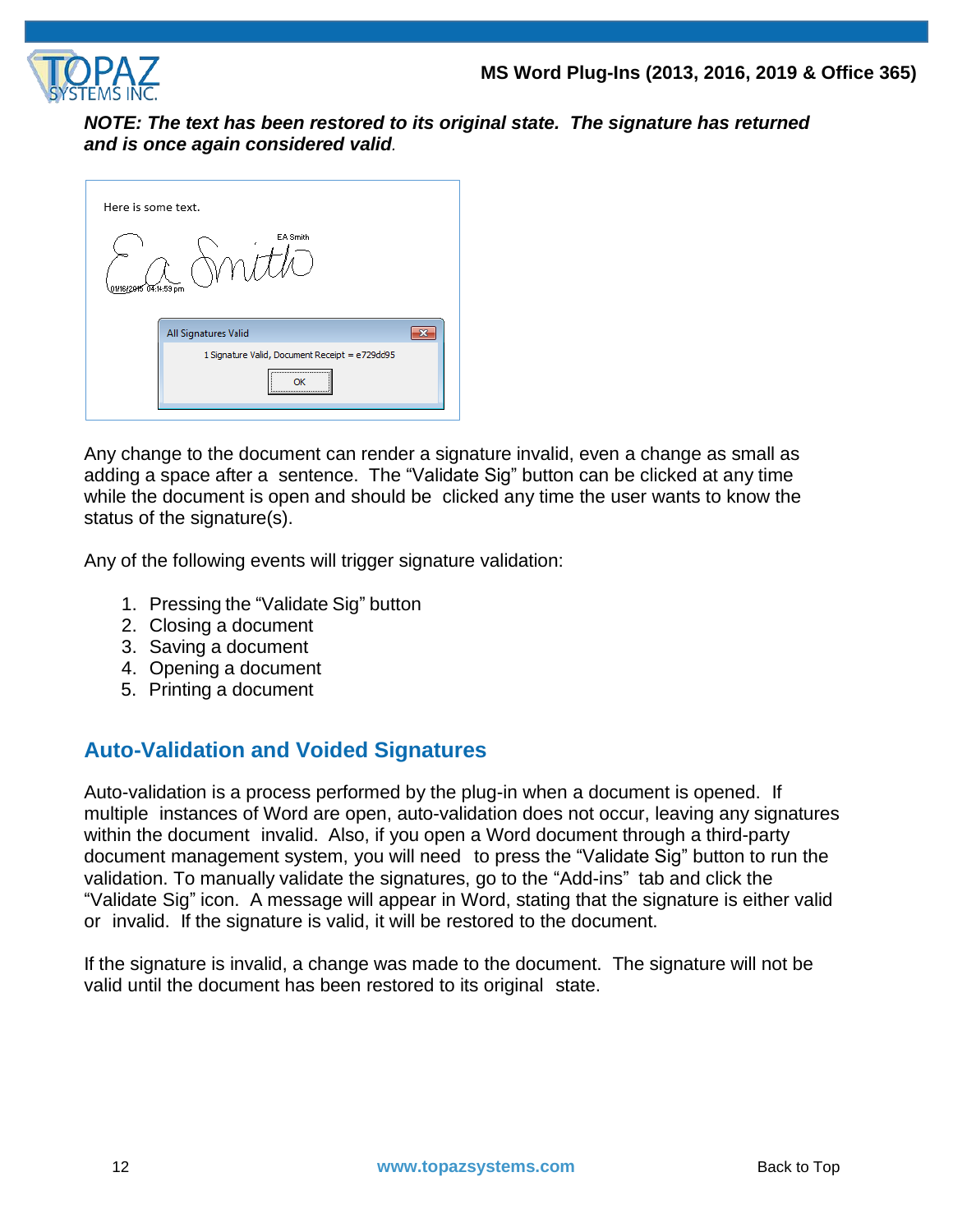

An invalid signature will also lose the name it was assigned. If the Sign Doc icon is clicked, the list of names under "Signature Select" will be replaced with Void1, Void2, etc. The document can be re-signed without it being restored to its original state, but the signature name will default to SigPlus1, SigPlus2, etc., unless the name is re-entered in the "Type the name for this signature box here" field.

| Sign Document                                         | $\mathbf{x}$<br>Signature Selec<br>Signature 1<br>Signature 2 | Sign Document                                                                    | $\mathbf{z}$<br>Signature Select<br>New<br>Void 1<br>Void2 |
|-------------------------------------------------------|---------------------------------------------------------------|----------------------------------------------------------------------------------|------------------------------------------------------------|
| YOU ARE CREATING A NEW SIGNATURE BOX                  | Delete                                                        | YOU ARE CREATING A NEW SIGNATURE BOX                                             | Delete                                                     |
| Done<br>Cancel<br>Clear                               | $\Gamma$ Initials                                             | Cancel<br>Done<br>Clear<br>Type the name for this signature box here (optional): | $\Gamma$ Initials                                          |
| Type the name for this signature box here (optional): | $\nabla$ Stamp                                                |                                                                                  | $\overline{\mathbf{v}}$ Stamp                              |

Pre-placed blank signature fields that have never been signed will be named Void1, Void2, etc. before validation. However, their names will return after validation.

# <span id="page-12-0"></span>**Location of the TOPAZSIG3.DOT File**

The TopazSig3.dot file for MS Word is automatically installed into the location specified by MS Office within the WIN registry. Most often this is in one of the following locations, depending on the current Operating System and version of Office:

<WIN\Application Data\Microsoft\Word\Startup> <Program Files\MicrosoftOffice\Office\StartUp>

Office 365 64 bit <C:\Program Files\Microsoft Office\root\Office16\STARTUP> 32 Bit <C:\Program Files (x86)\Microsoft Office\root\Office16\STARTUP>

<span id="page-12-1"></span>When installed at the above startup folder TopazSig3.dot is treated as a global template, rather than a document template, and as such is available to all Word documents. As a global template, eSignature technology is available to any document you might have opened, saved, or new, and at any time. This is the suggested method of electronic signatures using the Topaz plug-ins.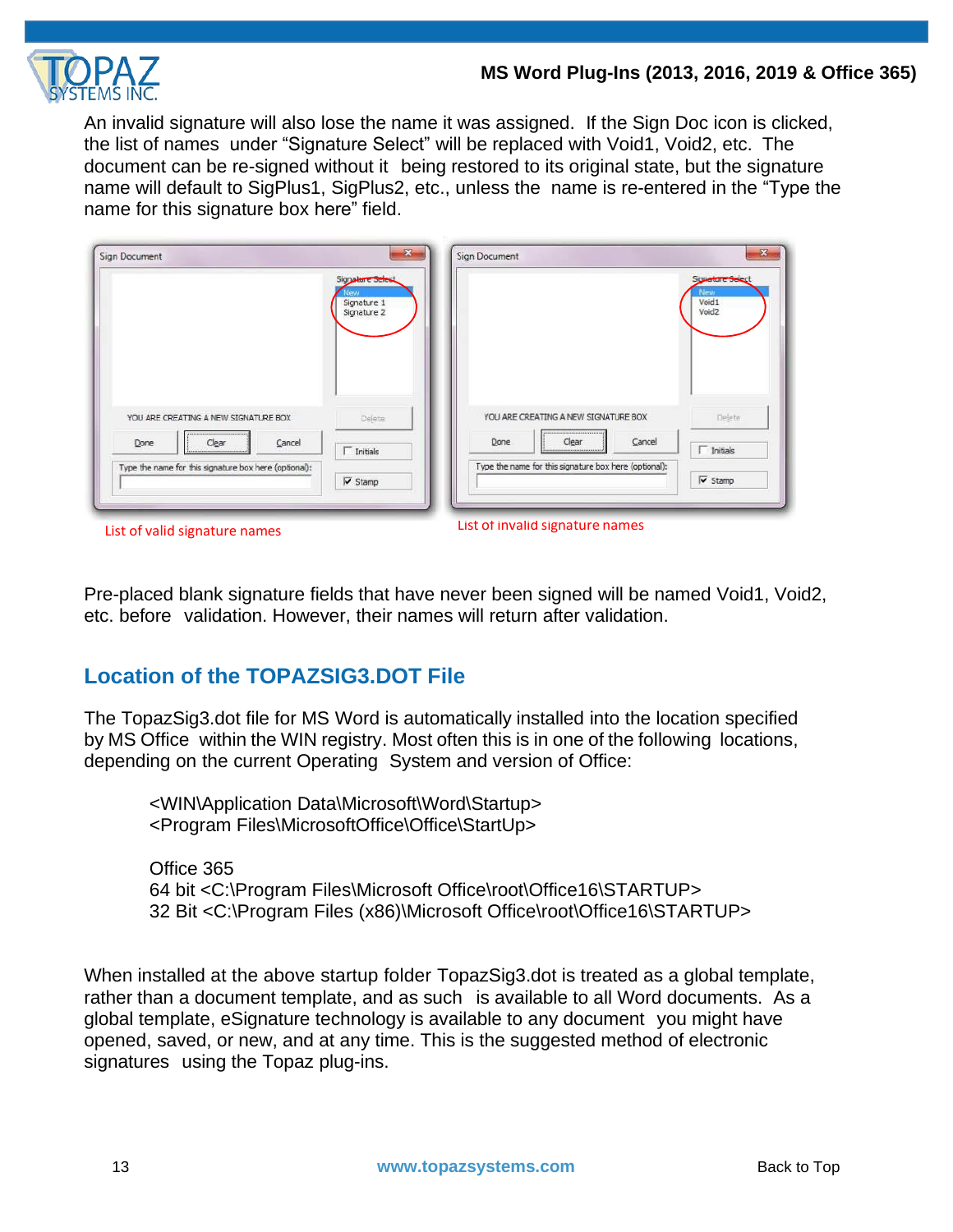

# **Troubleshooting Tips**

- **1. Do not use date fields when creating documents. Date fields can auto-update when the document is opened. This will cause any signatures within the document to become invalid. To avoid inadvertently invalidating signatures, it is best to manually enter dates into a document.**
- **Q. After signing and clicking the "Done" button in the "Sign Doc" window, the signature is not visible in the document, or the signature is so small that it is illegible.**
	- A. Most likely, not enough space was left between the cursor and the above text to place a signature field. Click the "Validate Sig" icon. A message stating that the document contains a valid signature should appear. That confirms that the signature is somewhere in the document, even though it is not visible. Search through the document for the signature field. Often, it has shrunk and is in the top left corner, or it is on the first page of the document. If you are having trouble finding the signature, go to the "Developer" tab, and click on the "Design Mode" icon. This will put 4 dots around the edge of the signature field, making it more visible. Once the signature is found, make sure you are in "Design Mode" and then drag/resize the signature. If the signature cannot be found, you can go back to the "Add-ins" tab, click the "Sign Doc" icon, select the missing signature, and click "Delete". In the document, place the cursor leaving enough room to create a signature field, and re-sign the document.

#### **Q. After signing and clicking the "Done" button in the "Sign Doc" window, the signature is higher than the location where the cursor was placed.**

A. This indicates that the white space, normally seen between two pages in a document, is hidden. Click on the "File" tab  $\rightarrow$  "Options"  $\rightarrow$  "Display", and check "Show white space between pages in Print Layout view". Exit out of the "Options" window and open the "Sign Doc" window from the "Add-ins" tab. Select the affected signature, delete it, and re-sign the document. When you click "Done", the signature will appear in the location.

#### **Q. Placing a signature inside a table:**

A. The best way to place a signature inside a table is to first place the cursor somewhere in the document, outside of the table, with plenty of white space. Go to the "Add-ins" tab and click on the "Sign Doc" icon. Sign, name the signature if desired, and click "Done". Then, go the "Developer" tab, and click on the " Design Mode" icon. You can now resize the signature field and drag it into an existing table in the document.